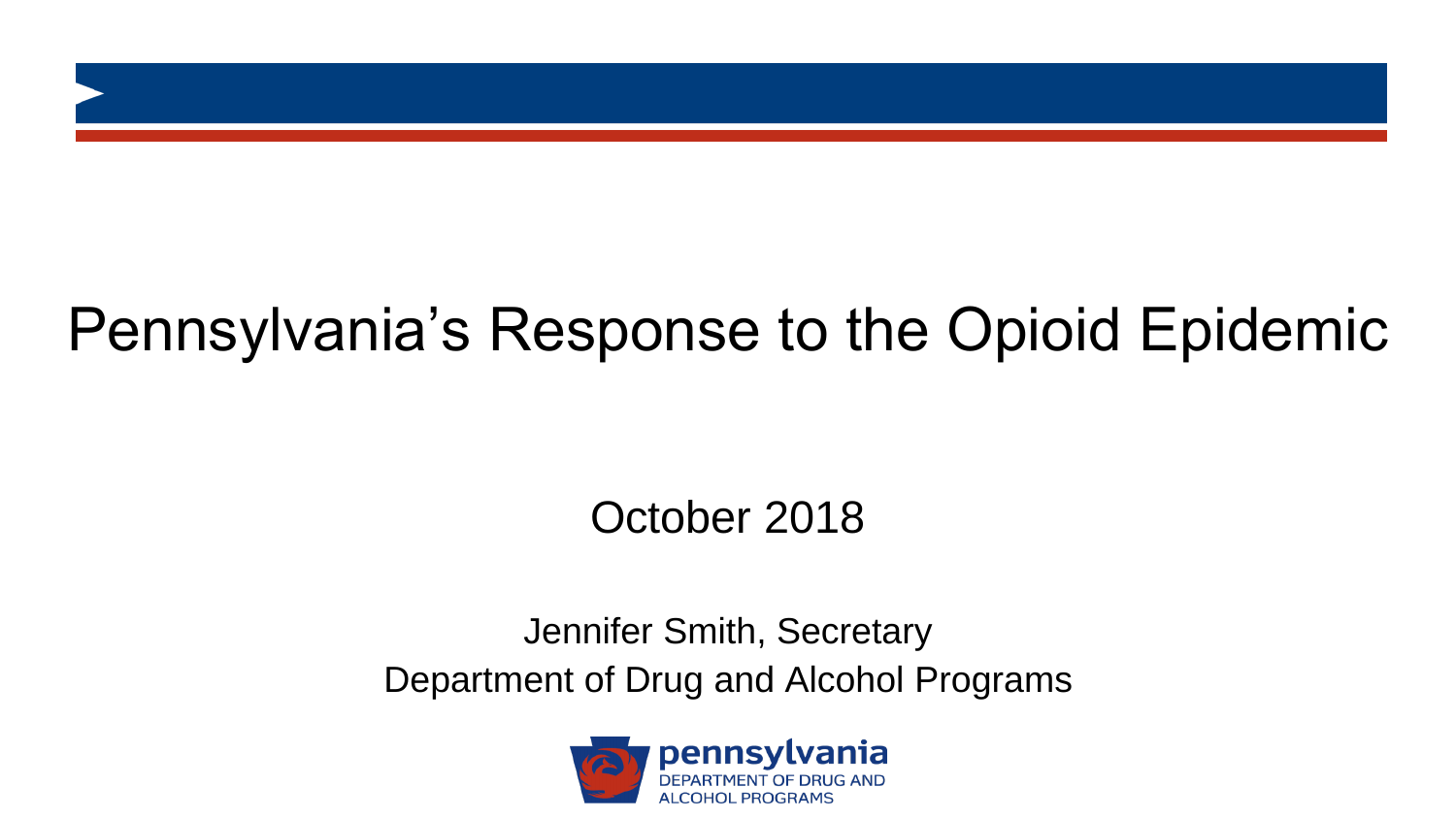# Learning Objectives

- Learners will be able to identify two recent changes in the Substance Use Disorder (SUD) landscape
- Participants will be able to list three commonwealth projects to address the epidemic
- Attendees will be able to identify at least two next steps for continued action

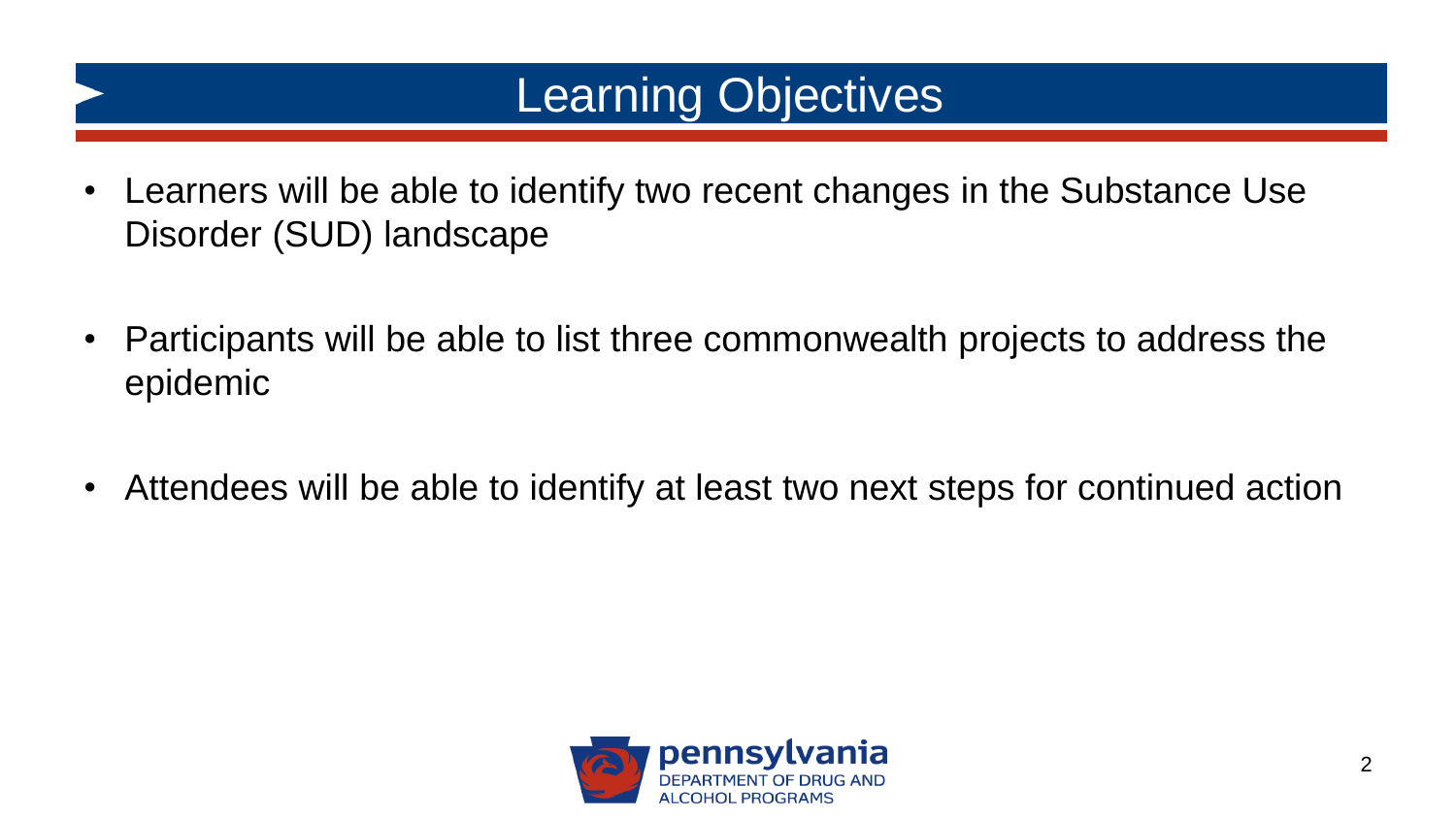# Substance Abuse Mortality

### **NUMBERS**

### **CDC Statistics, August 2018**

- **Jan 2017 – Jan 2018**
	- Drug overdose deaths: 71,568
	- Opioid deaths: 48,612
	- Drug overdose deaths increased 6.6% from previous year
	- Opioid overdose deaths increased 8.5% from previous year
- **June 14, 2018 (CDC YRBS):** 
	- 1 in 7 US High School students report misusing opioids



SOURCE: CDC/NCHS, National Vital Statistics System, Mortality. CDC WONDER, Atlanta, GA: US Department of Health and https://wonder.cdc.gov/.

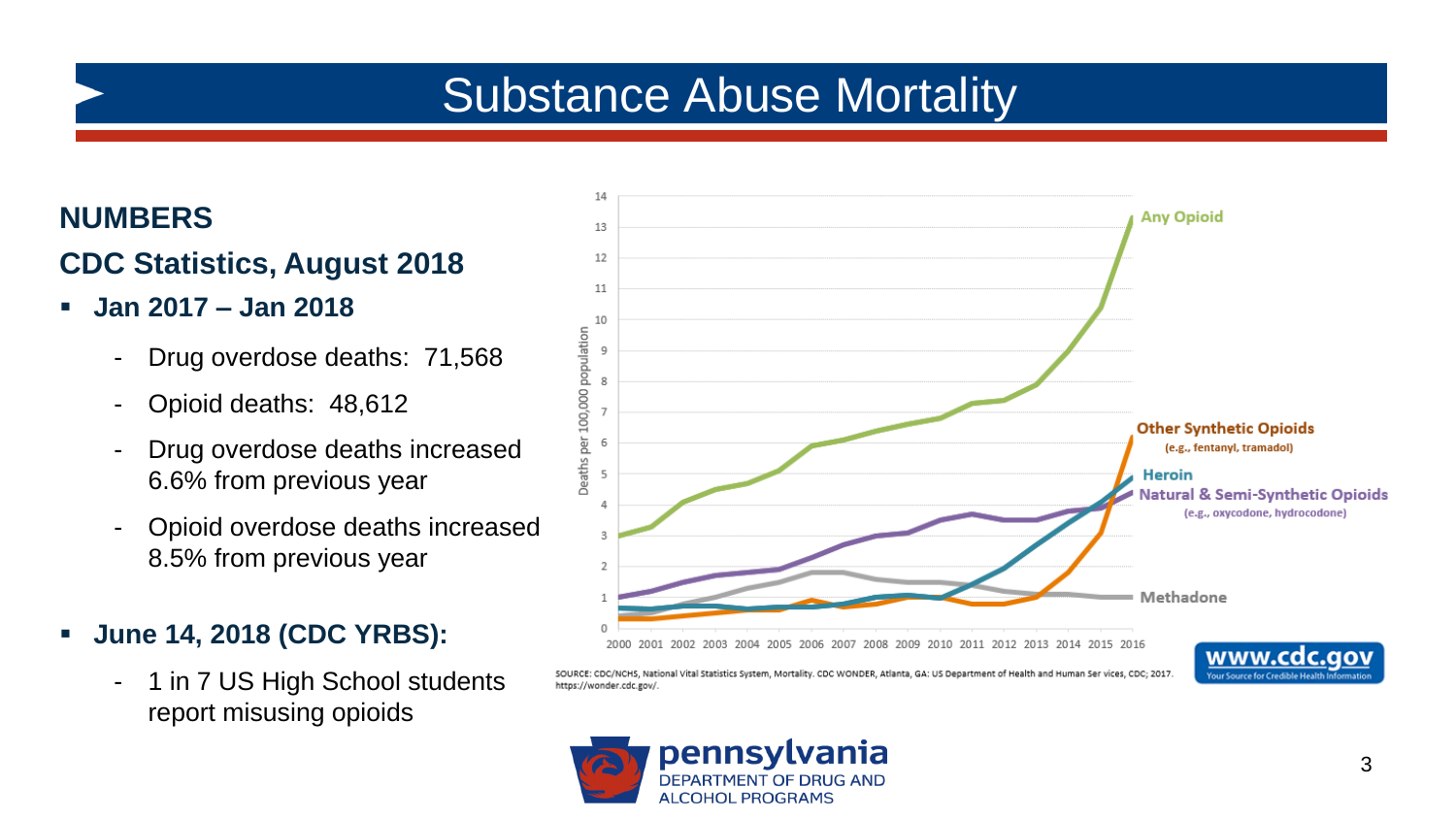# **Overdose Mortality by Drug Class**



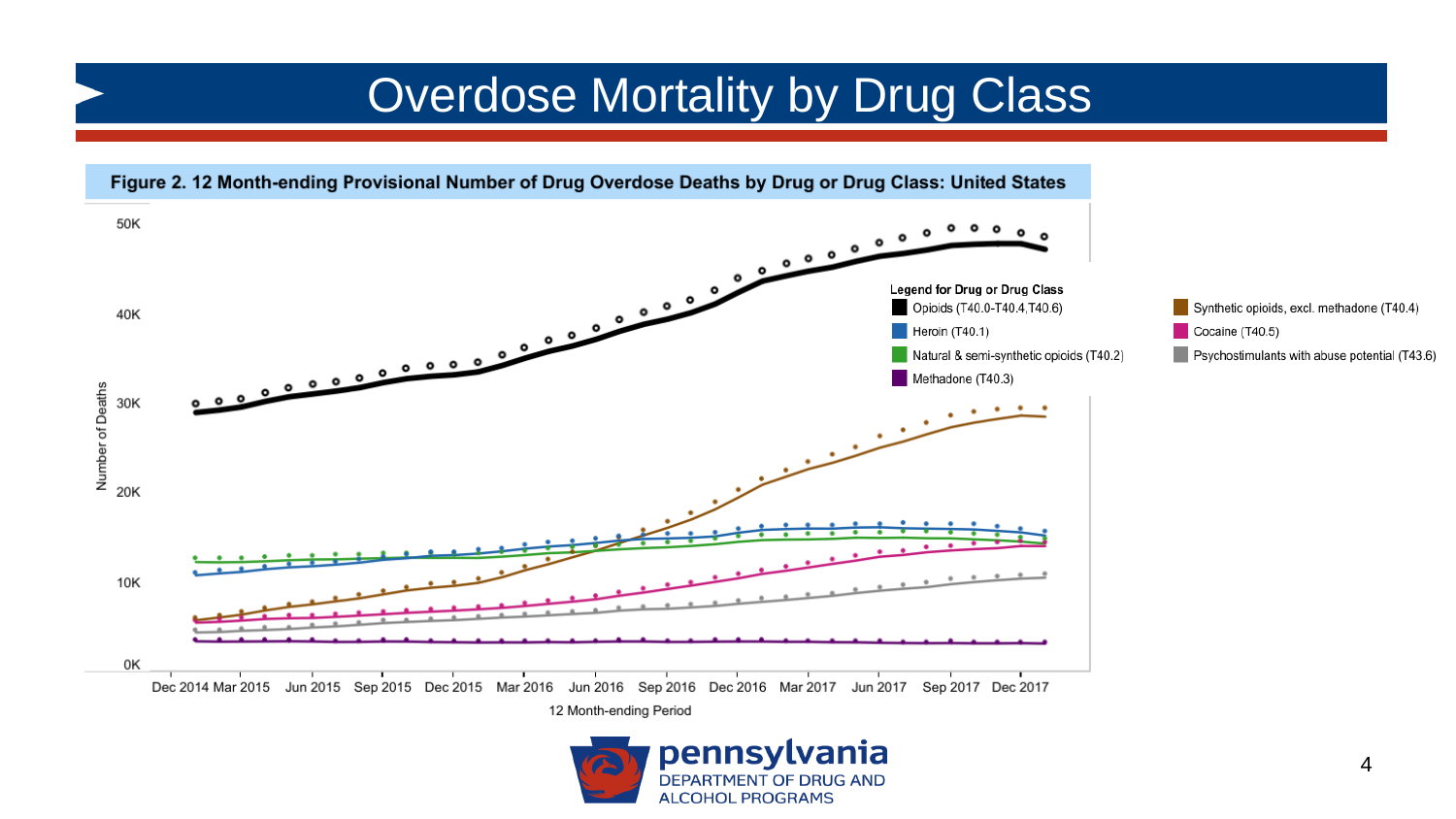# Fighting the Epidemic – Major Focal Areas



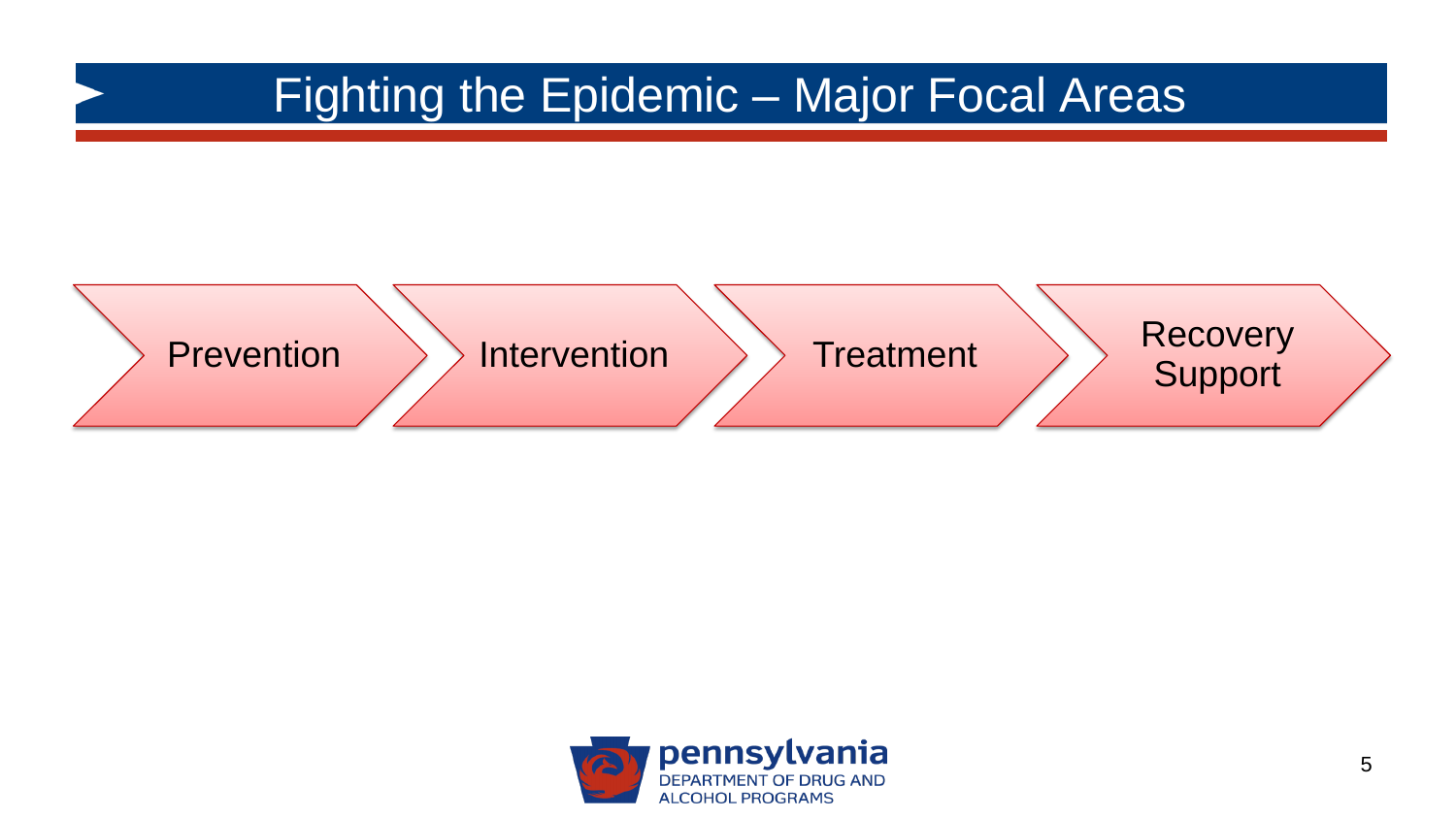# ► Fighting the Epidemic—Wolf Administration Efforts

- Disaster Declaration
- Opioid Data Dashboard
- Prescription Drug Monitoring Program
- Updated Prescribing **Guidelines**
- Warm Handoff Protocols
- Centers of Excellence (COEs)
- Naloxone Standing Order
- Pennsylvania Coordinated Medication-Assisted Treatment Centers (PacMAT)
- Prescription Drug Take-Back Program
- PA Get Help Now Hotline
- Provider Capacity and Service Expansion

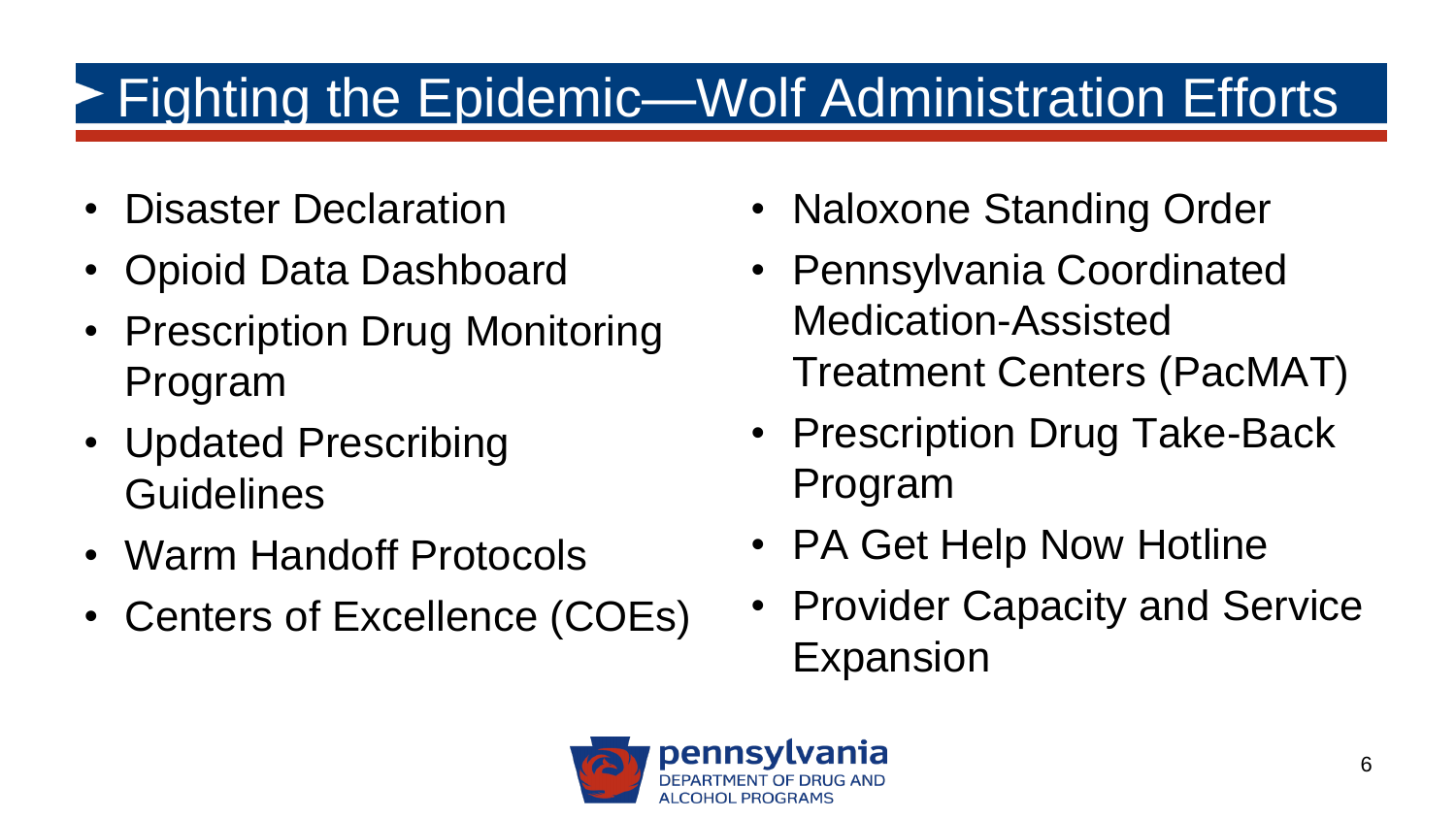

**Prevention is a critical component for reducing the rate of substance use disorder (SUD) and overdose in the coming years.** 

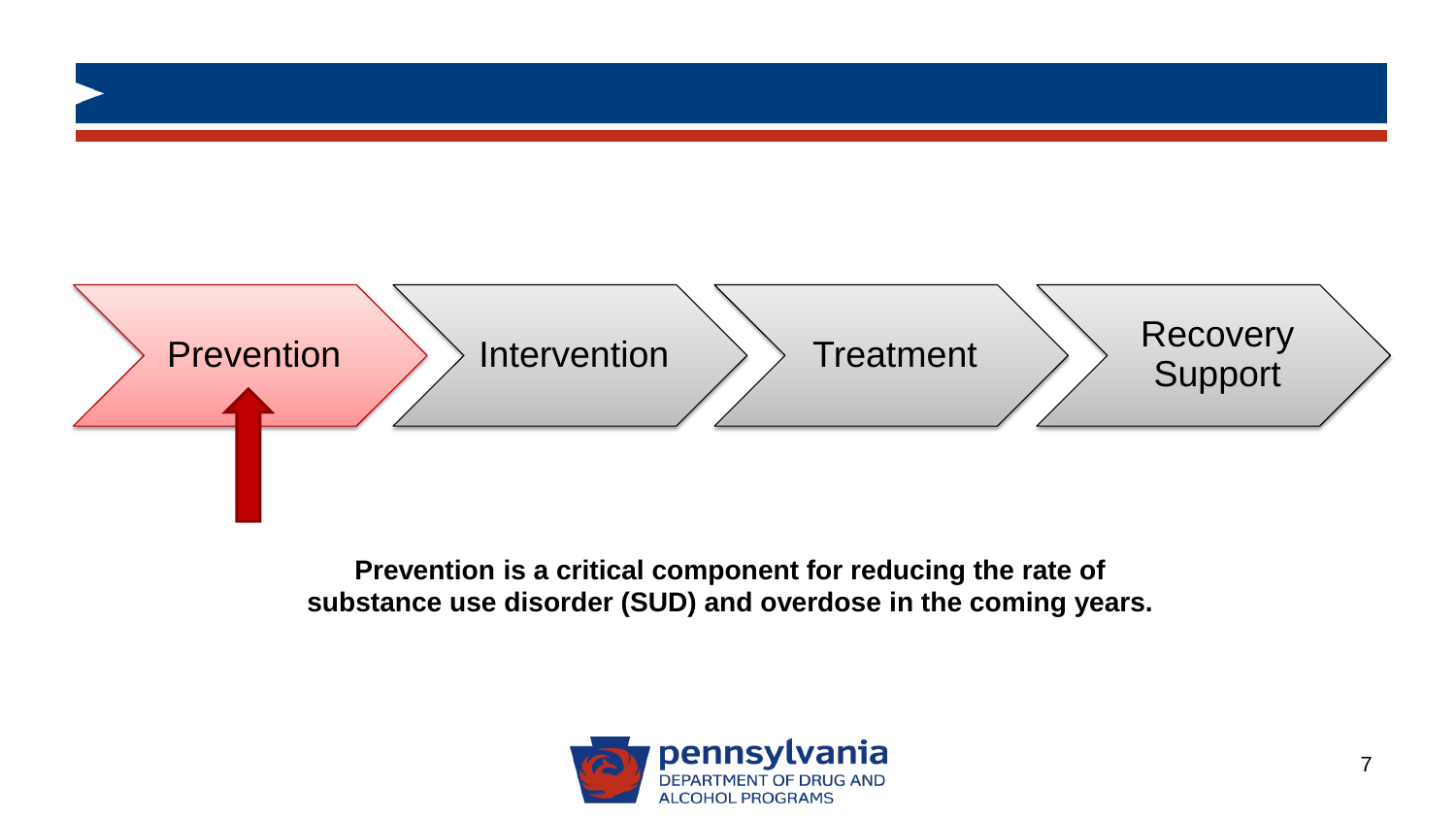# Prevention

### **Strategic Prevention Framework**

Pennsylvania's prevention system is built on an Evidence Based model used at the federal level called the *Strategic Prevention Framework (SPF).* PA requires the Single County Authorities (SCAs) to use the SPF model which utilizes the following 5 steps:

- 1. Assess their prevention needs based on epidemiological data
- 2. Build prevention capacity to meet needs
- 3. Develop a strategic plan
- 4. Implement effective community prevention programs, policies, and practices
- 5. Evaluate their efforts for outcomes.



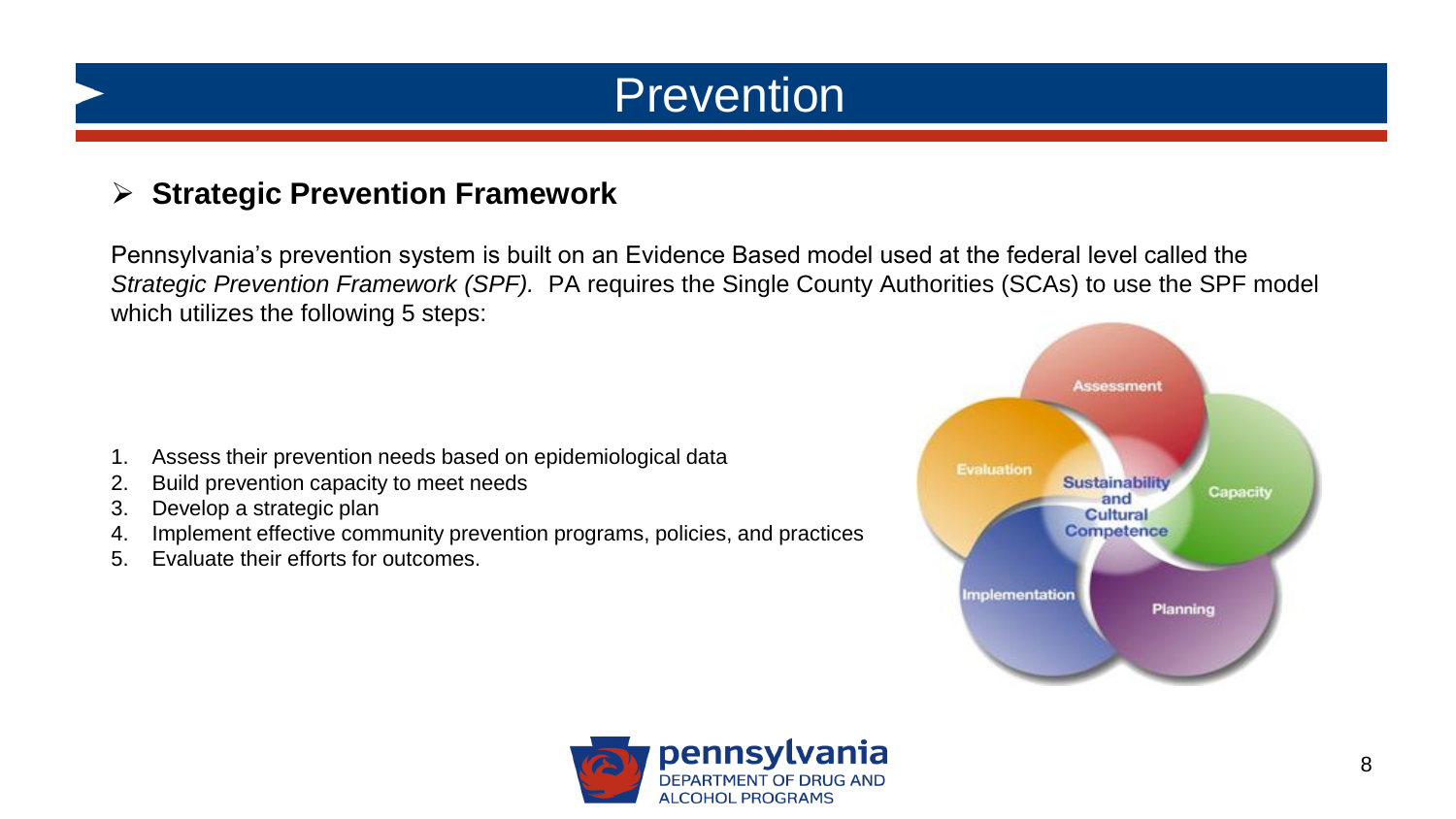# Prevention

### **Prescribing Guidelines**

- Opioids to Treat Chronic Non-cancer Pain
- Emergency Department Pain Treatment
- Opioids in Dental Practice
- Opioid Dispensing
- Obstetrics and Gynecology Pain Management
- Geriatric Pain



- Use of Addiction Treatment Medications in the Treatment of Pregnant Patients with OUD
- Safe Prescribing of Benzodiazepines for Acute Treatment of Anxiety and Insomnia
- Safe Prescribing of Opioids in Orthopedics and Sports Medicine
- Safe Prescribing of Opioids in Pediatric and Adolescent Populations
- Safe Prescribing for Workers' Compensation

### **Continuing Medical Education Course Development**

**Medical School Curriculum Changes**

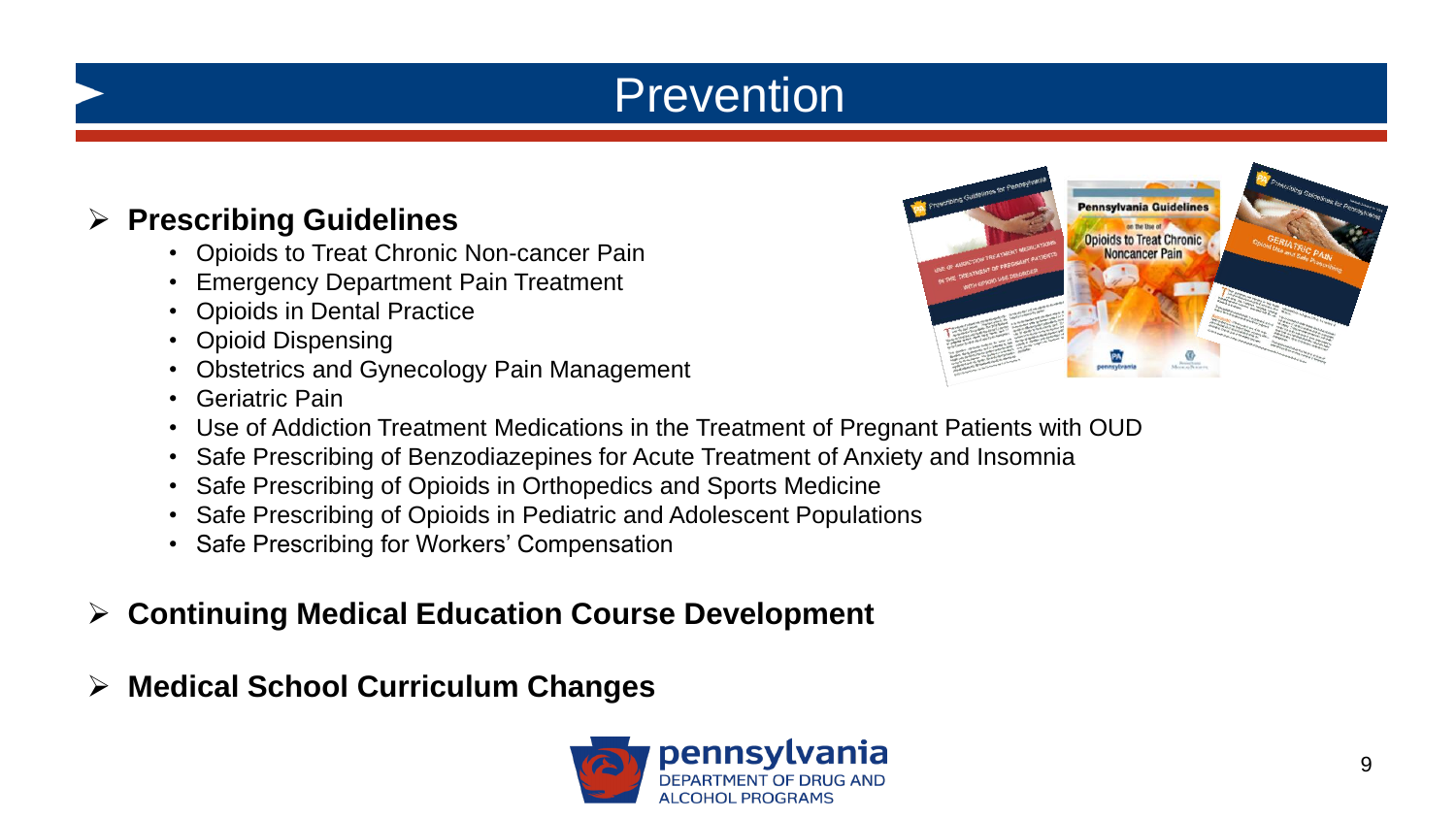

**Intervention involves targeted efforts to support at-risk individuals.**

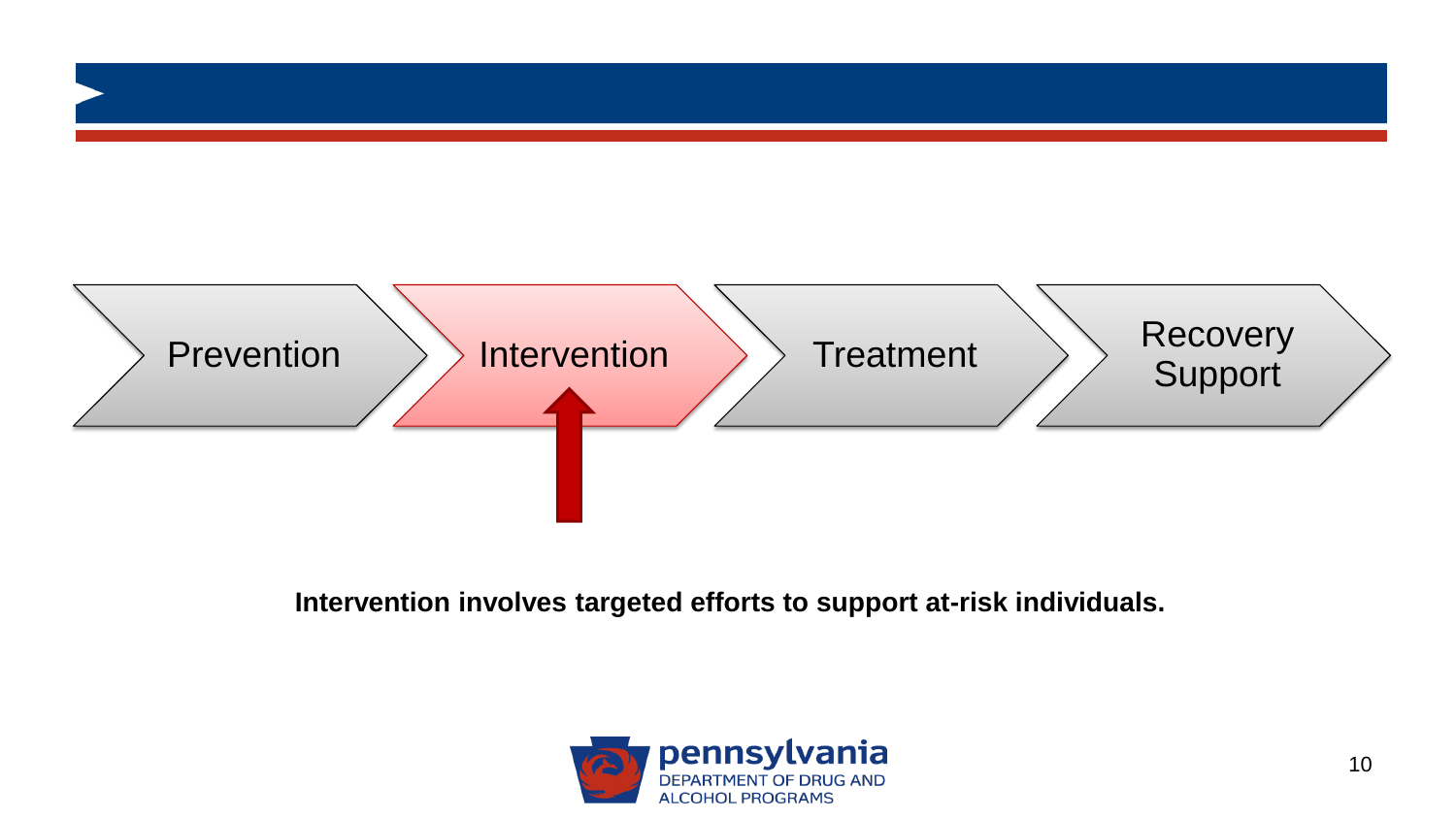# Intervention

### **EXA** Naloxone for police and first responders

Act 139 of 2014 made naloxone available to police, firefighters and family members and friends of those at risk of heroin or other opioid overdose. Through their efforts, more than **16,000** overdoses have been reversed. Currently, more than 700 municipal police departments and 1,200 State Police patrol cars are equipped with naloxone through DDAP's efforts. Also, Governor Wolf dedicated \$5 million for free naloxone distribution to first responders across the state.

#### **How do I get naloxone?**

- o Doctor's prescription
- o Standing order (a prescription written for the general public, rather than specifically for an individual) issued by, then Physician General, now Secretary Dr. Rachel Levine

#### **Types of naloxone commonly used**

- o Narcan Nasal Spray (manufactured by Adapt Pharma)
- o Evzio Auto-Injector (manufactured by Kaleo)

#### **Training is available**

- o [www.getnaloxonenow.org](http://www.getnaloxonenow.org/)
- <https://www.pavtn.net/act-139-training>



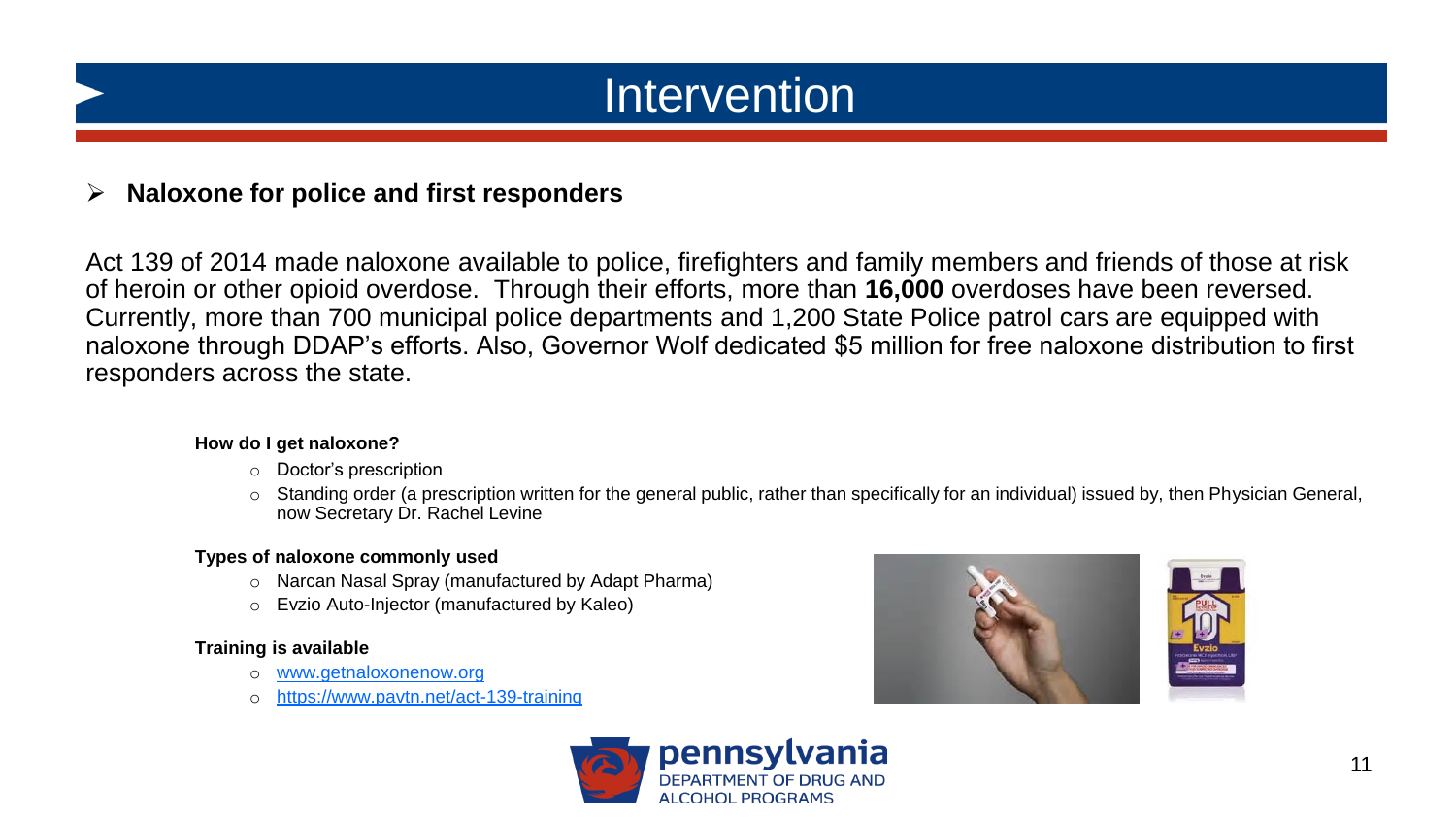## Intervention

 **Prescription Drug Take-Back Program**

**2018:** 103,150lbs. (to date) **2017:** 162,049lbs. **2016:** 124,336 lbs.

Over 440,000 lbs. of medication has been collected and destroyed since January 2014



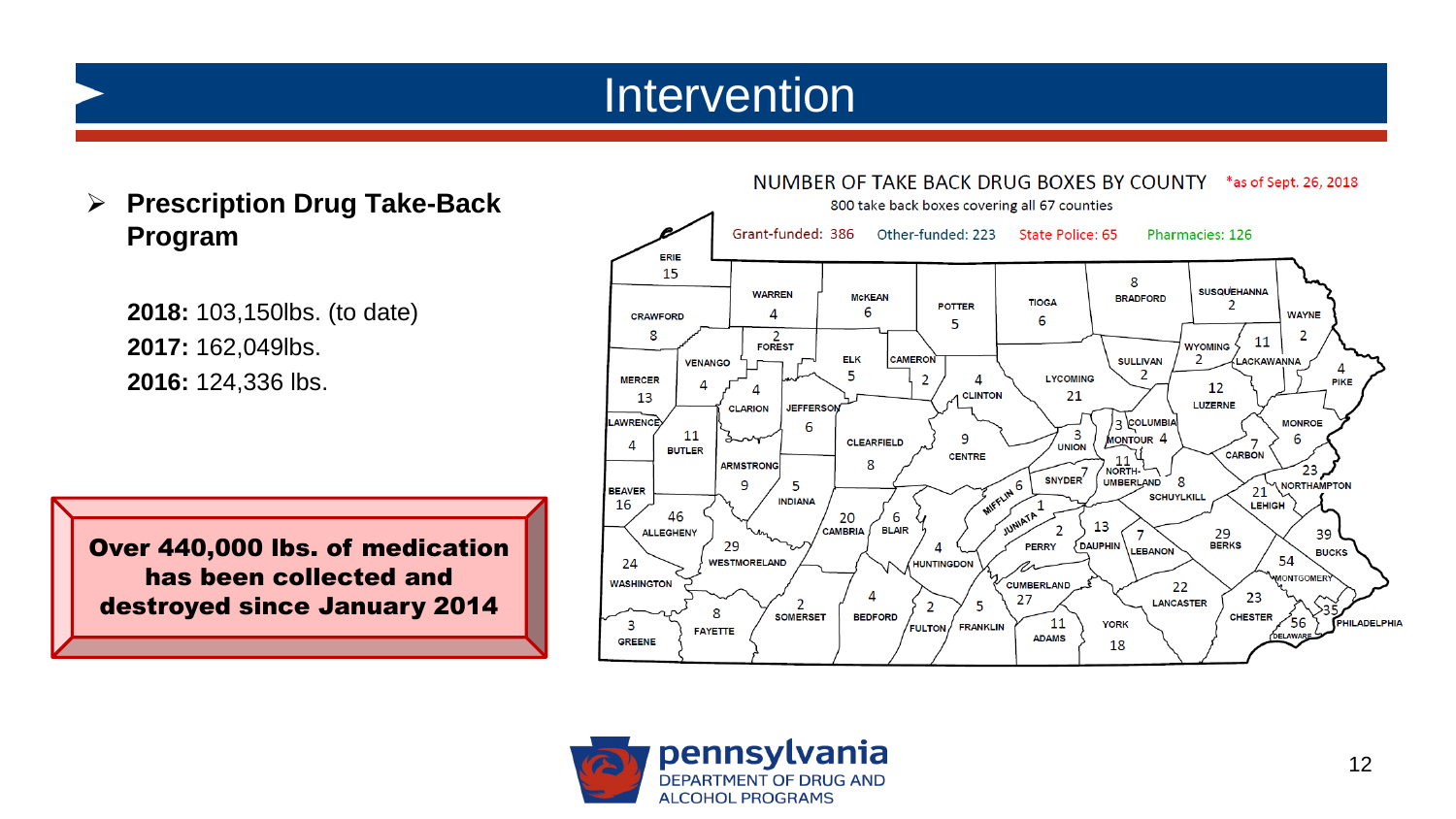### Intervention (and referral to Treatment)

### **Warm handoff**

A protocol to get overdose survivors directly from an emergency department into to treatment.

> Single County Authorities are required by DDAP's Treatment Manual to have warm handoff procedures in place, which necessitate coordination with hospital emergency departments and Centers of Excellence (COEs).

### **ROAD TO RECOVERY: LIFE IS POSSIBLE AFTER OVERDOSE**





**EMERGENCY** CARE Emergency treatment for<br>overdose survivor at hospital emergency department.



Direct transfer of overdose survivor from emergency department to drug treatment provider.

**DRUG TREATMENT** Help survivors get<br>treatment for their opioid addiction.

pennsylvania







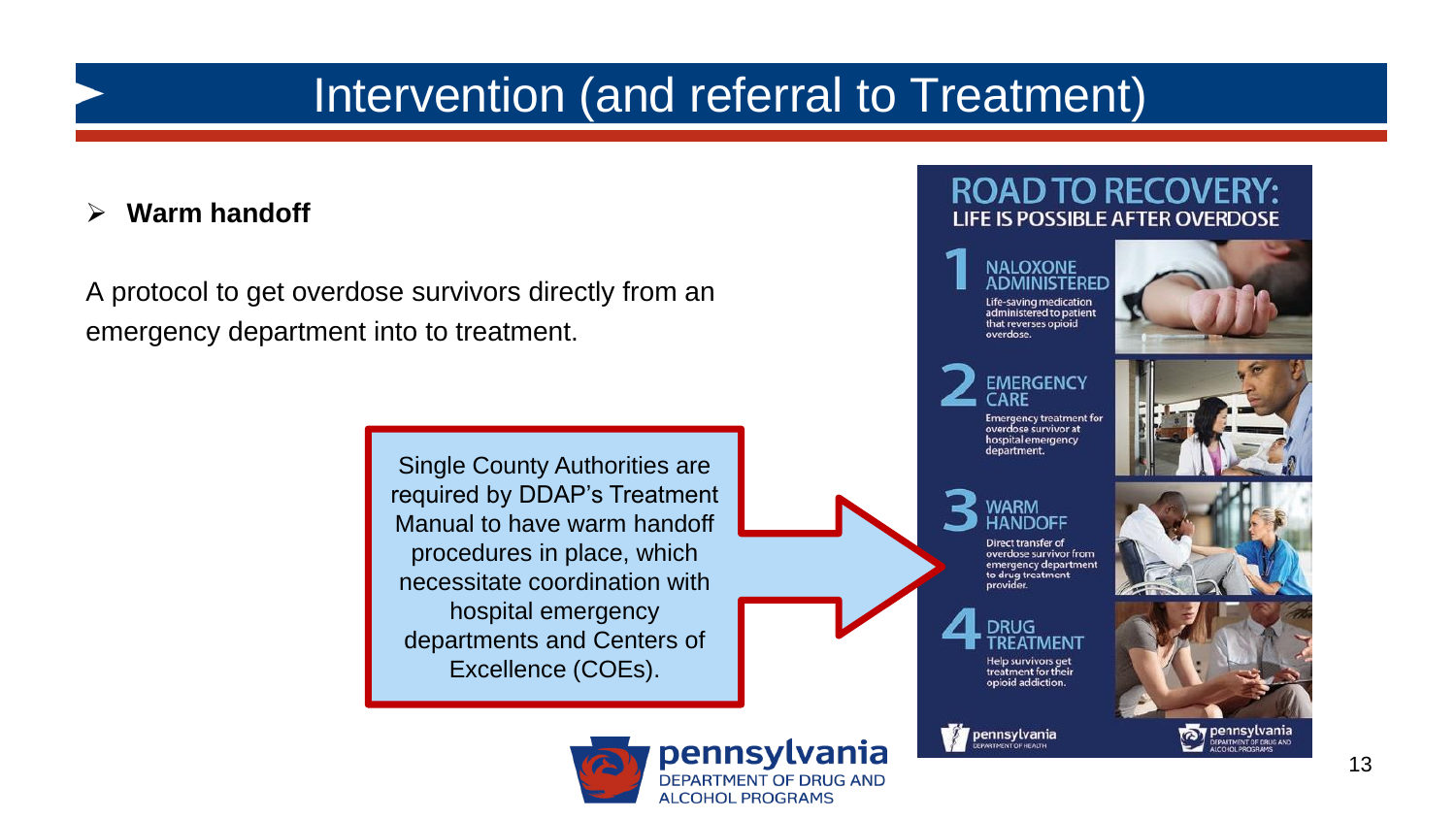# Intervention (and referral to Treatment)

### **Student Assistance Program**

This evidence based approach involves the coordination of a range of professionals to identify, screen, and refer at-risk youth to appropriate SUD clinical services.

### **Prescription Drug Monitoring Program (PDMP)**

Collects information on all filled prescriptions for controlled substances. This information helps health care providers safely prescribe controlled substances and helps patients get the treatment they need.

**Outcomes:** Opioid prescriptions are down 20% from 2016 Doctor shopping eliminated

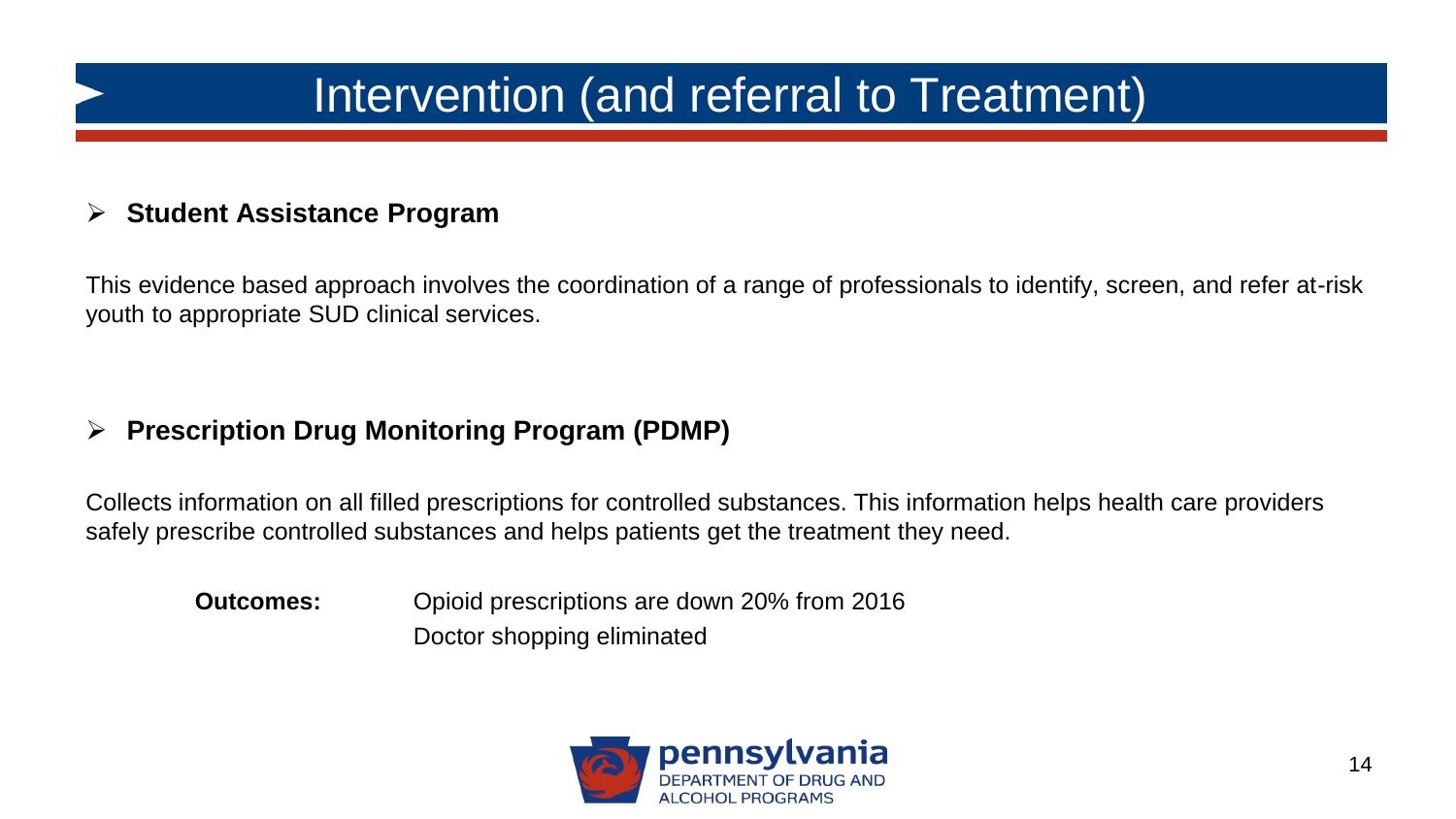

### **Treatment, as clinically assessed, must be accessible and available.**

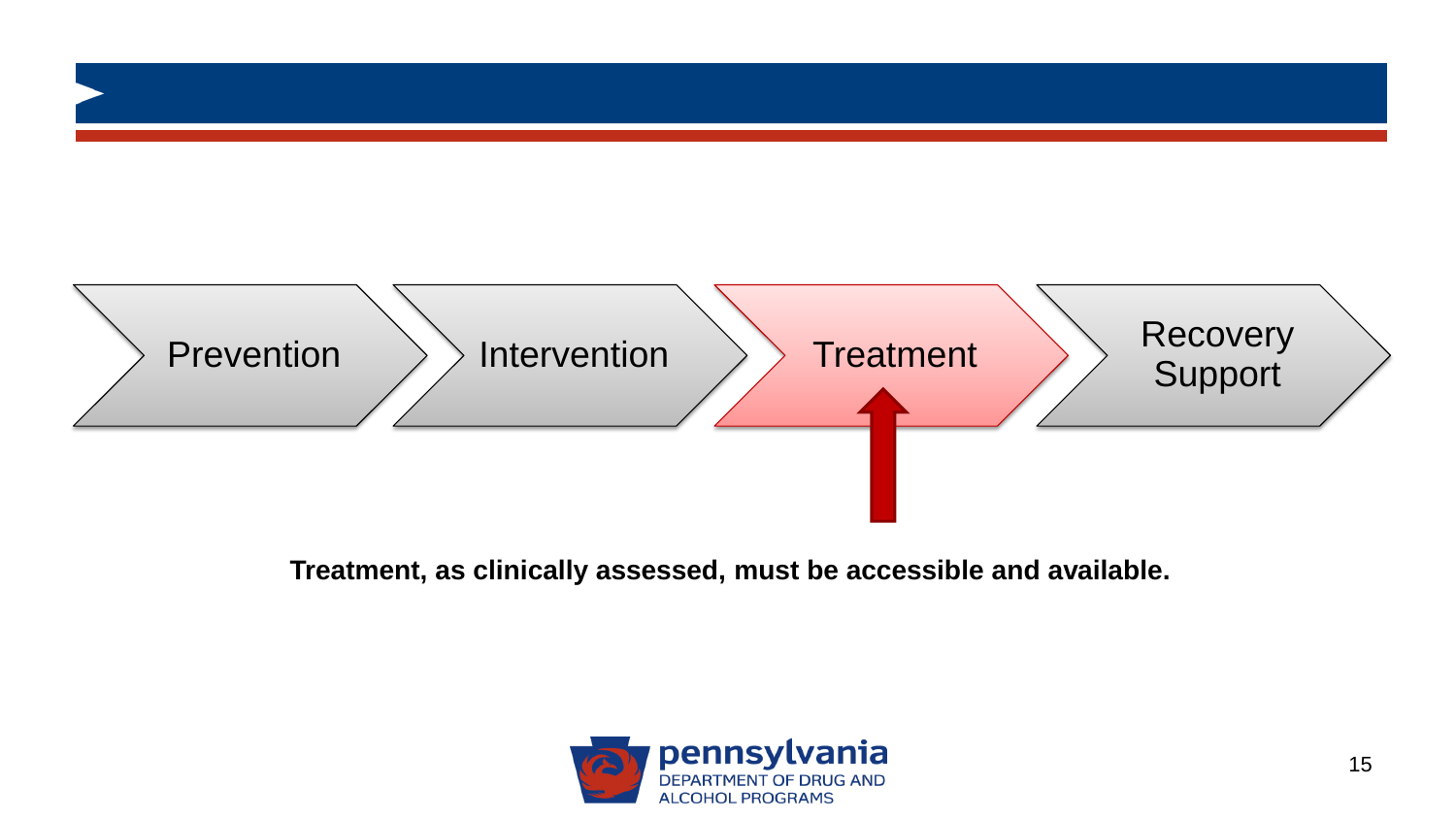# **Treatment**

### **Ensuring Clinical Integrity**

### **Implementation of ASAM Criteria Placement Tool**

- **Implemented July 2018**
- **Benefits include:** Shifting clinicians from checklists to a more individualized approach, addressing MAT in a more comprehensive manner; standardizing PA with others across the nation; aligning the tool used for both adult and adolescent assessments; allowing for submission of an 1115 waiver; and integrating with the new DDAP treatment data system (i.e. WITS)

### **Implementation of a new Treatment Data System (WITS)**

- **Implemented July 2018**
- **Goals:** Enable PA to meet its SAPT block grant requirements to ensure continued program funding and replace the previous treatment data system that was decommissioned in 2015.

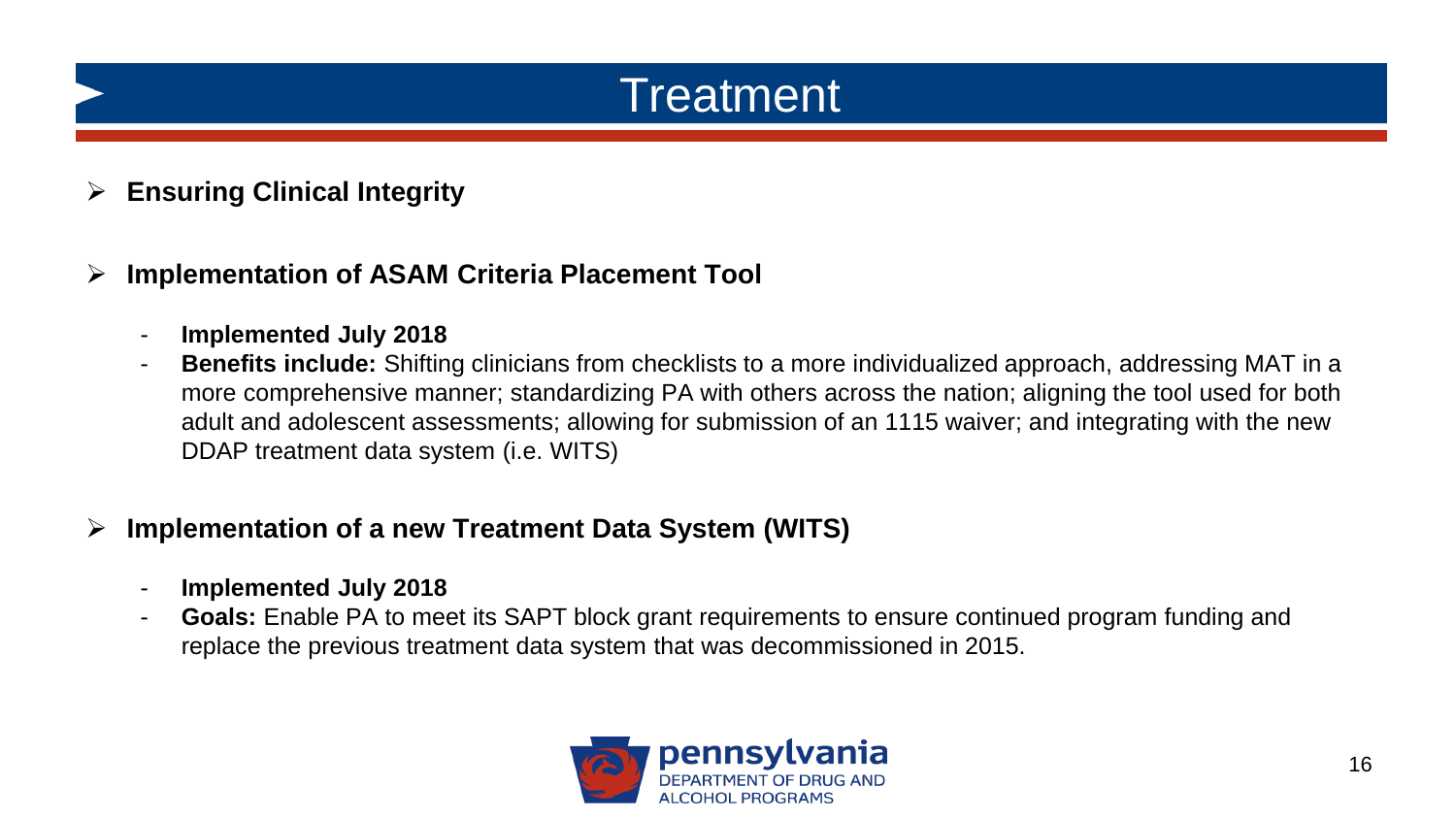# **Treatment**

### **Provider Capacity and Service Expansion**

PA continues to assess needs and capacity across the state to determine where gaps exist and how we can best collaborate with providers to meet those needs. We have received several federal grants that will enable us to accomplish this goal including the 21<sup>st</sup> Century Cures grant, the State Opioid Response (SOR) grant, and several grants focused on expanding MAT, as listed below.

- **Enhancing Services through the Centers of Excellence (COE) –** COEs focus on Medication Assisted Treatment (MAT) and evidence-based practices to coordinate care for Medicaid patients with Opioid Use Disorder. Treatment is "whole-person focused" to integrate behavioral health, primary care, and substance use treatment. In addition, wrap-around supportive services are provided to improve the likelihood of sustained recovery. Each COE is expected to increase access for 300 new clients annually and report on quality metrics.
- **Creation of PacMAT (Pennsylvania Coordinated Medication Assisted Treatment) Centers –** Hub and spoke model for uninsured and privately insured patients. Similar concept to the COEs, but provides and addiction medicine specialist at the hub. PA utilized \$7 million of its 21<sup>st</sup> Century Cures Grant funding to establish 8 PacMAT centers. We also received a \$5.7 million MAT grant from SAMHSA to implement a large-scale PacMAT center in partnership with UPMC.
- **Access to MAT in Rural PA** PA received a \$3 million grant to expand MAT services in rural areas.
- **Allocation to Single County Authorities**  \$12 million each year for 2 years from the 21st Century Cures grant has been allocated to local authorities for the purpose of expanding access and services.

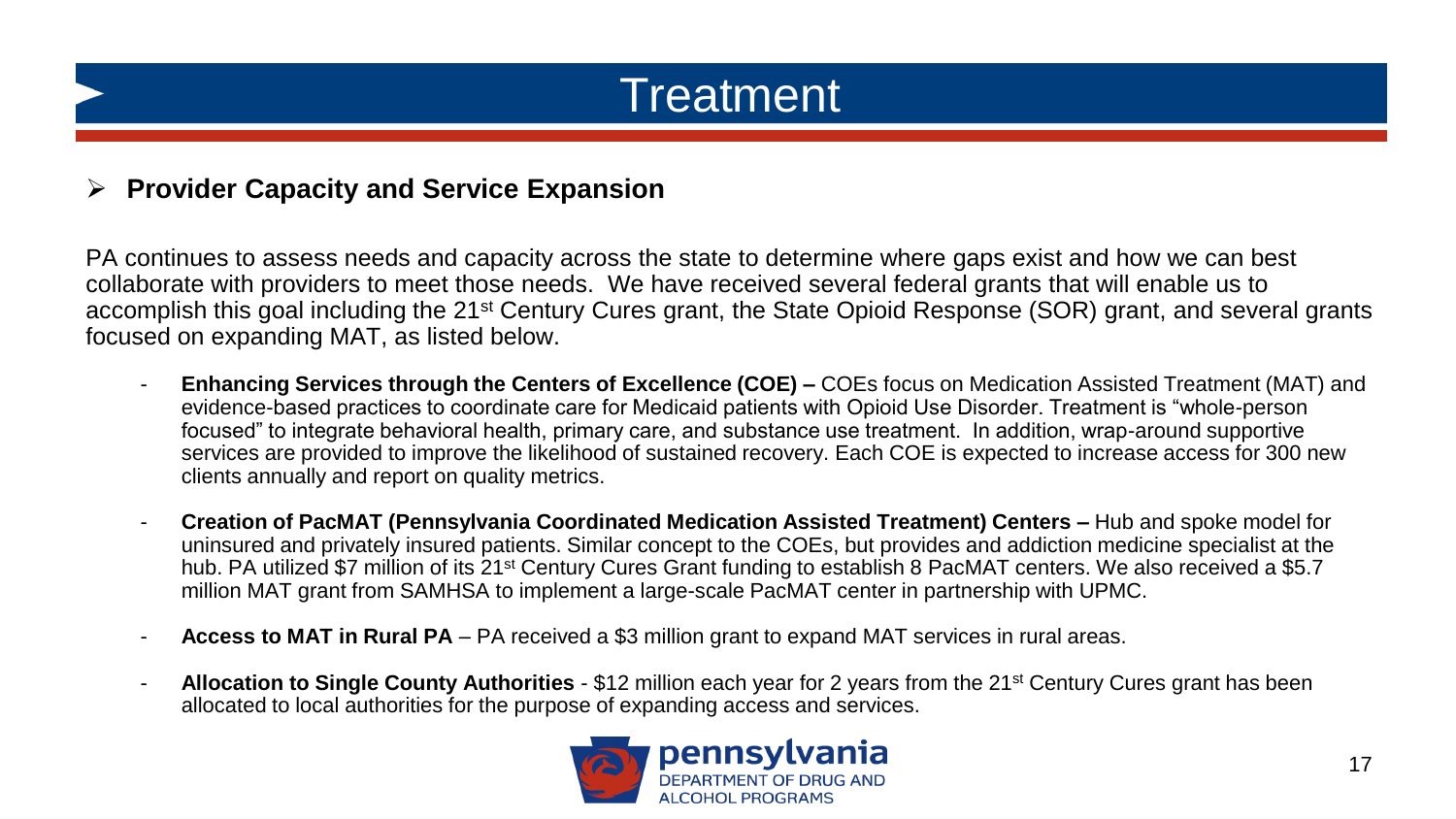# **Treatment**

**MAT Initiation in the Emergency Department** 

**Workforce Development**

- **PA Get Help Now Hotline** 
	- Available 24/7, 365 days a year
	- More than 33,000 calls received since November 10, 2016
	- Approximately 50% of calls result in a warm line transfer directly into treatment
	- Text and chat features are available, which may be more enticing to younger generations
	- Helps access treatment providers through a warm line transfer, provides county resources, assists with navigating insurance benefits, identifies drug-take back box locations, and much more



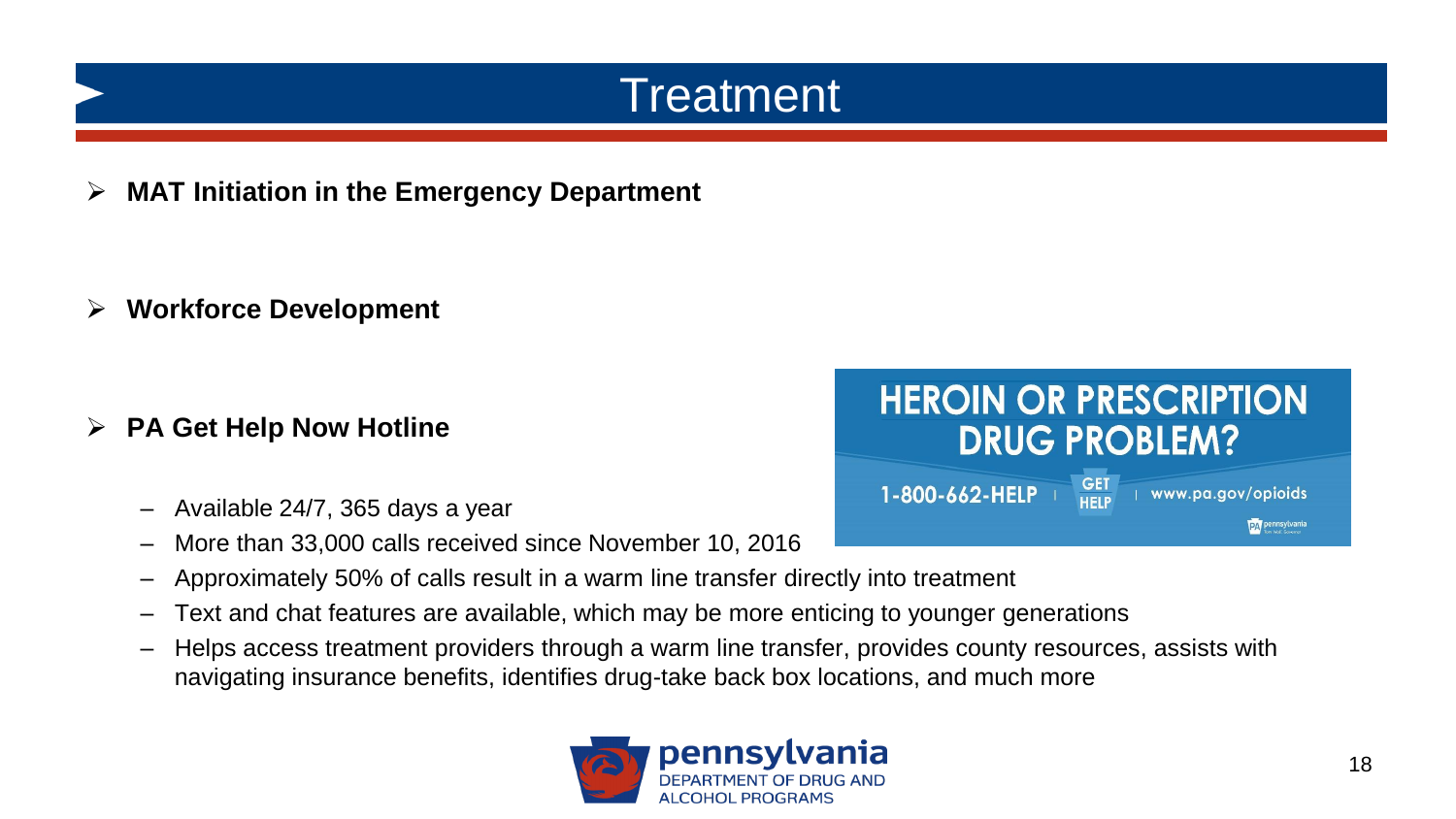

**Recovery supports are non-clinical services that supplement treatment and help individuals stay engaged in the recovery process.** 

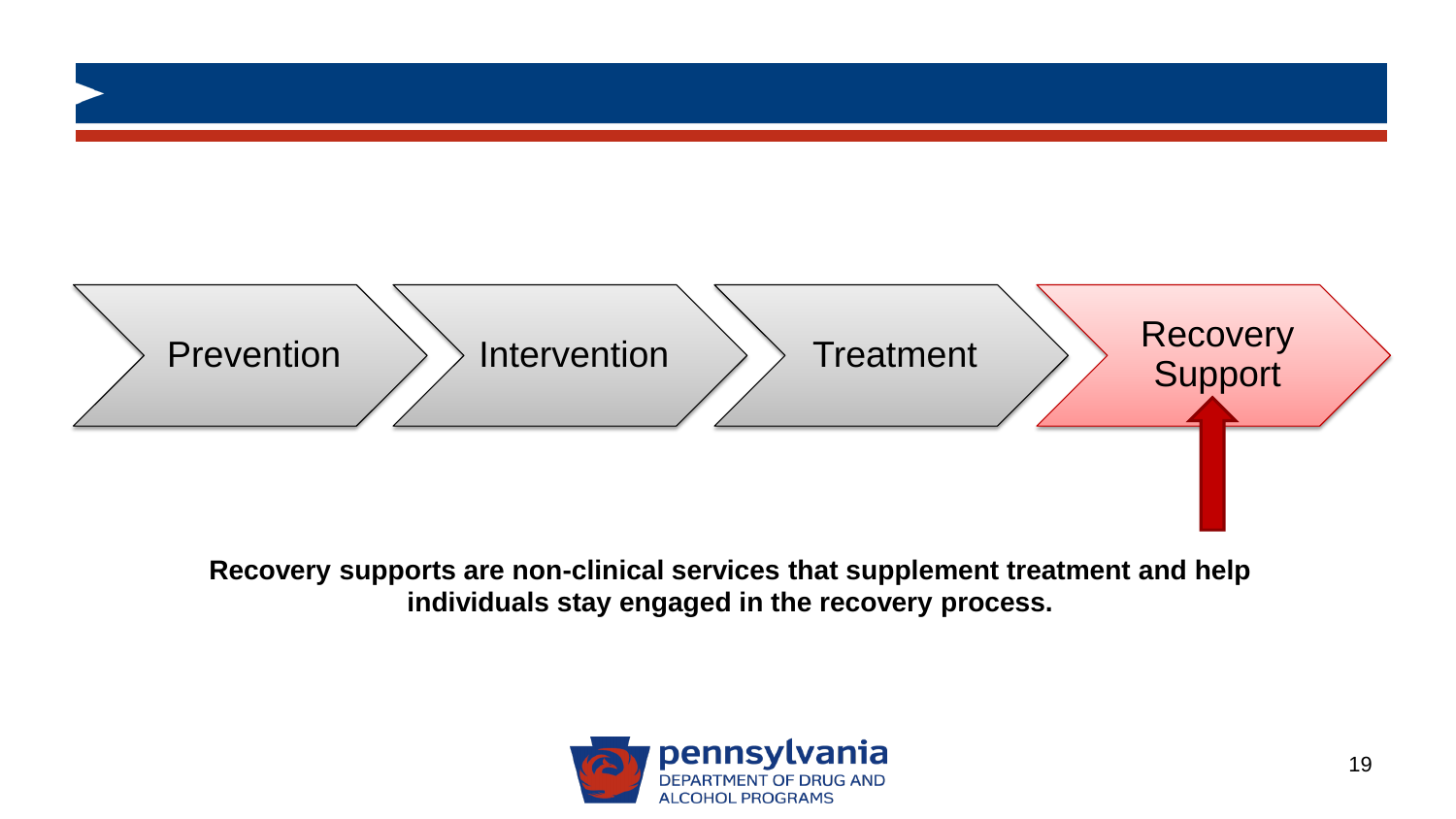

**▶ Safe Recovery Housing** 

**Peer Support Services**

**Recovery Organizations**

**Pathway to Pardons**

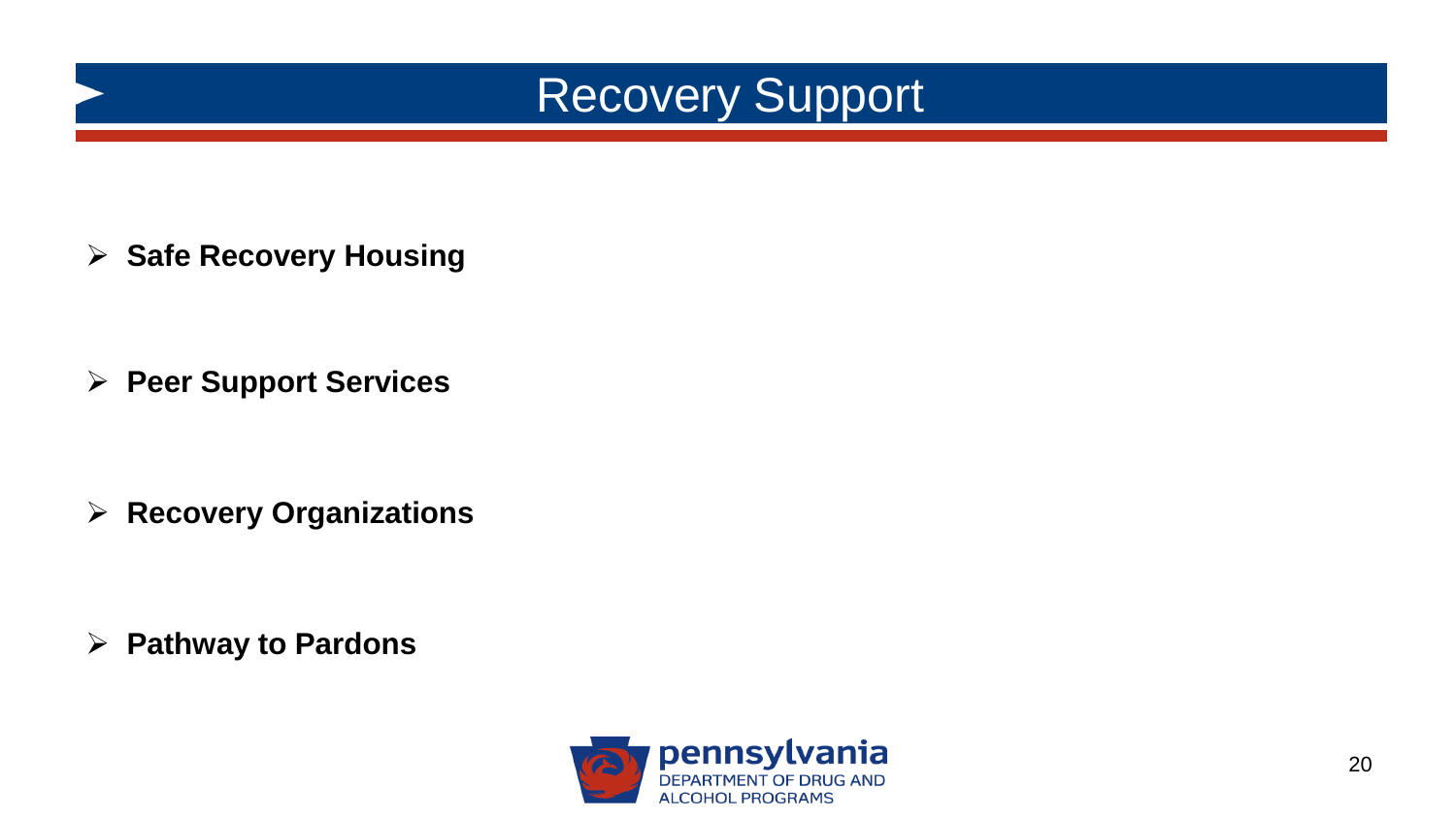# Next Steps for Continued Action

### **State Opioid Response Grant**

| <b>Purpose</b>                                                                                                                                                | <b>Amount</b>           | <b>Timeline</b>                              |
|---------------------------------------------------------------------------------------------------------------------------------------------------------------|-------------------------|----------------------------------------------|
| To increase access to treatment, reduce unmet treatment needs,<br>and reduce opioid overdose deaths through prevention, treatment<br>and recovery activities. | \$55.9 million annually | Funds were made available<br>in October 2018 |

**Overdose Dashboard Reporting**